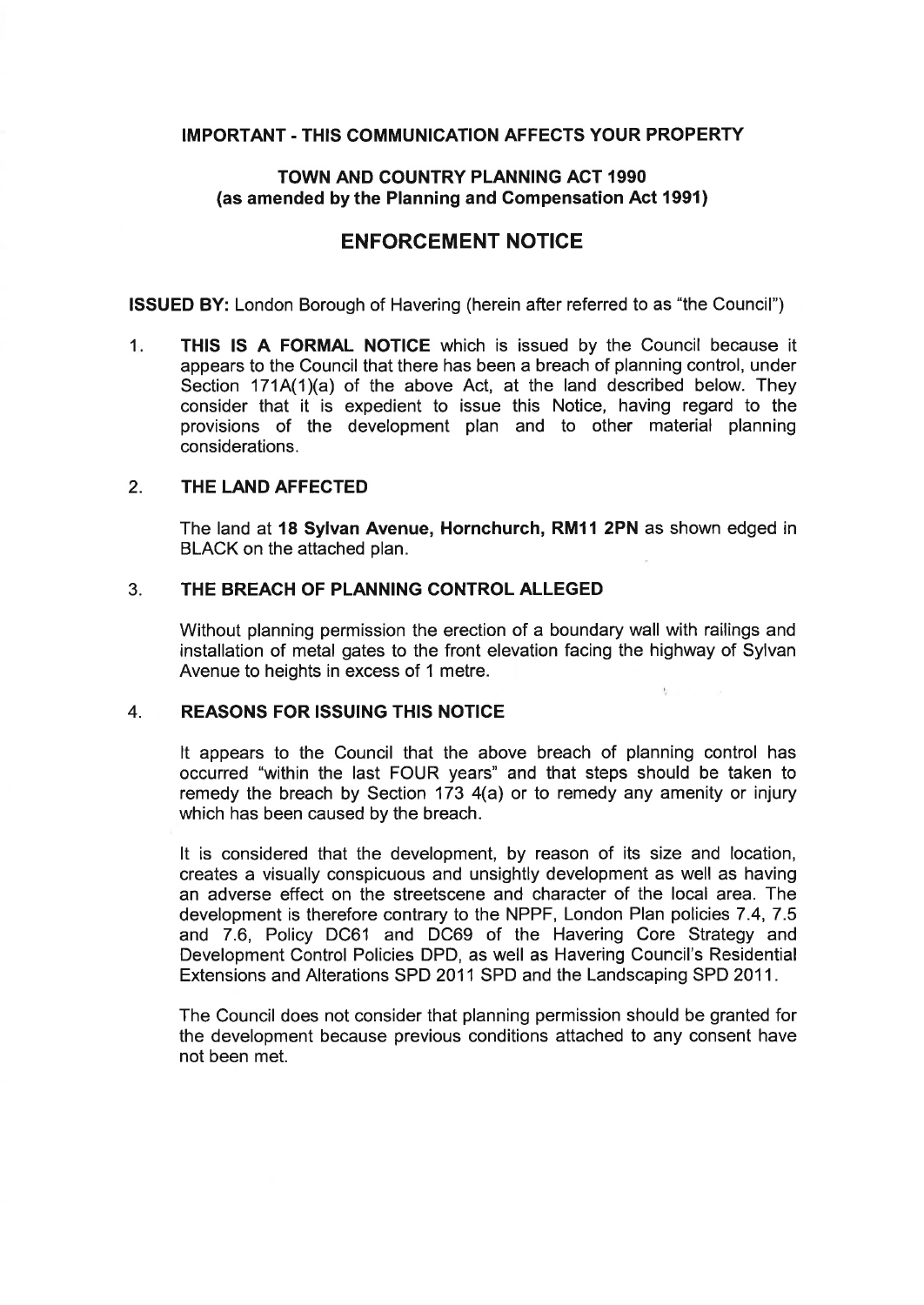### 5. **WHAT YOU ARE REQUIRED TO DO**

This Enforcement Notices requires within **TWO MONTHS** from the effective date of this Notice to:

- (i) Remove the walls, gates, railings and associated apparatus in their entirety from the front boundary of the dwelling;
- (ii) Reduce the height of any part of the walls, gates, railings and associated apparatus facing Sylvan Avenue to no more than 1 metre in height; and
- (iii) Remove all materials and debris resulting from step (i) or step (ii) from the site.

### 6. **WHEN THIS NOTICE TAKES EFFECT**

This Notice takes effect on 19<sup>th</sup> JUNE 2018, unless an appeal is made against it beforehand.

Dated: 16<sup>th</sup> May 2018<br>Signed:  $Du/d$  Colin U.

Authorised Officer

David Colwill - Team Leader Planning Enforcement & Appeals on behalf of London Borough of Havering Town Hall Main Road Romford RMI 3BD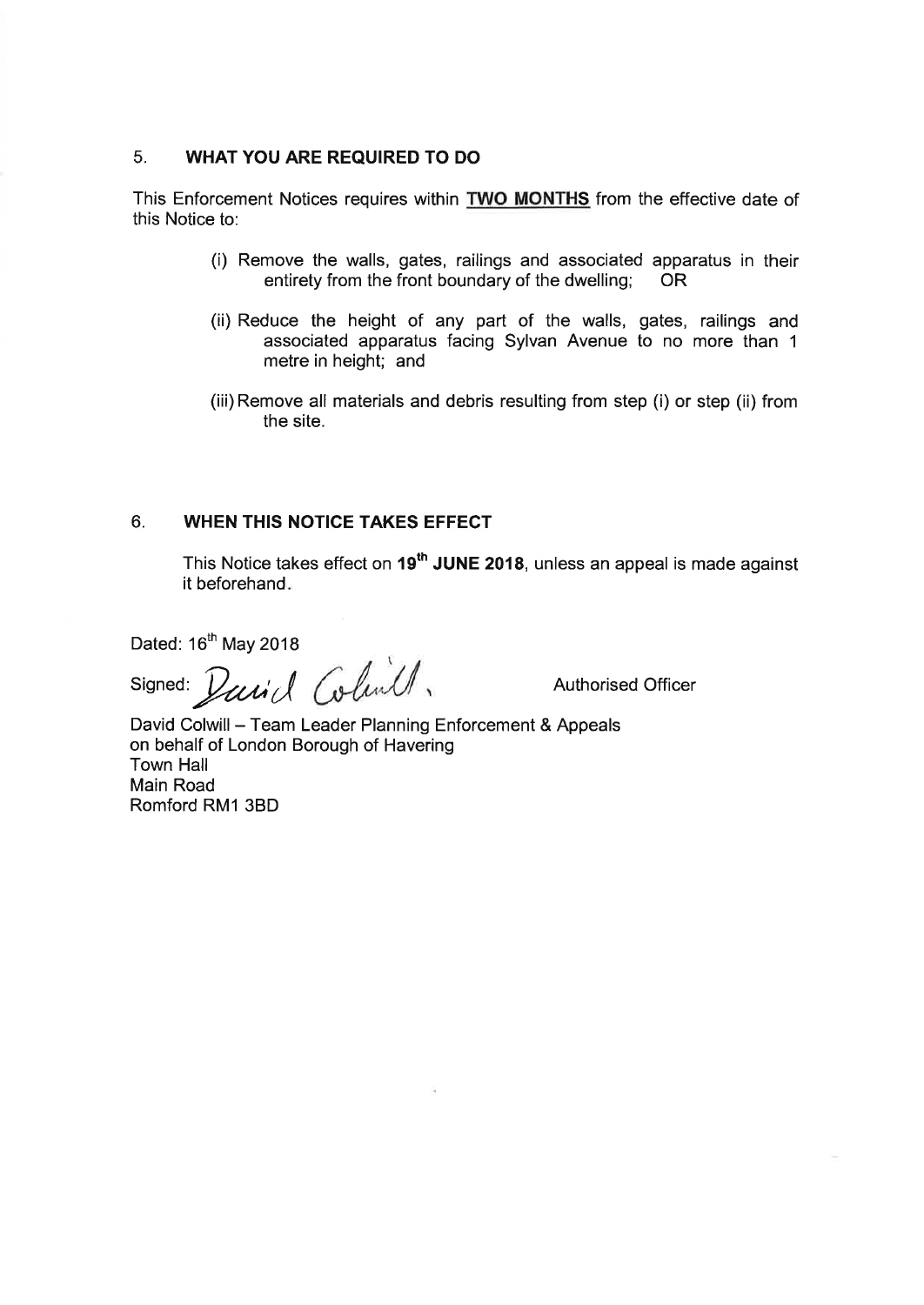### **YOUR RIGHT OF APPEAL**

You can appeal against this Enforcement Notice to the Secretary of State by the 19<sup>th</sup> June 2018. Further details are given in the attached explanatory note.

### **WHAT HAPPENS IF YOU DO NOT APPEAL**

If you do not appeal against this Enforcement Notice, it will take effect on 19<sup>th</sup> June **2018** and you must then ensure that the required steps for complying with it, for which you may be held responsible, are taken within the period specified in the Notice.

# **FAILURE TO COMPLY WITH AN ENFORCEMENT NOTICE WHICH HAS TAKEN EFFECT CAN RESULT IN PROSECUTION ANDlOR REMEDIAL ACTION BY THE COUNCIL.**

# **EXPLANATORY NOTES**

### **STATUTORY PROVISIONS**

A summary of Sections 171A, 171B and 172 to 177 of the Town and Country Planning Act 1990 (as amended) is enclosed with this Notice.

### **YOUR RIGHT OF APPEAL**

You can appeal against this Notice, but any appeal must be in writing and received, or posted (with the postage paid and properly addressed) in time to be received in the ordinary course of the post, by the Secretary of State before **19th June 2018.** 

If you intend to appeal against this Notice you should follow the instructions given on the information sheet from the Planning Inspectorate which accompanies this Notice.

#### **GROUNDS OF APPEAL**

The grounds of appeal are set out in Section 174 of the Town and Country Planning Act 1990 (as amended) you may appeal on one or more of the following grounds:-

- (a) that, in respect of any breach of planning control which may be constituted by the matters stated in the Notice, planning permission ought to be granted, as the case may be, the condition or limitation concerned ought to be discharged;
- (b) that those matters have not occurred;<br>(c) that those matters (if they occurred
- that those matters (if they occurred) do not constitute a breach of planning control;
- (d) that, at the date when the notice was issued, no enforcement action could be taken in respect of any breach of planning control which may be constituted by those matters;
- (e) that copies of the Enforcement Notice were not served as required by section 172;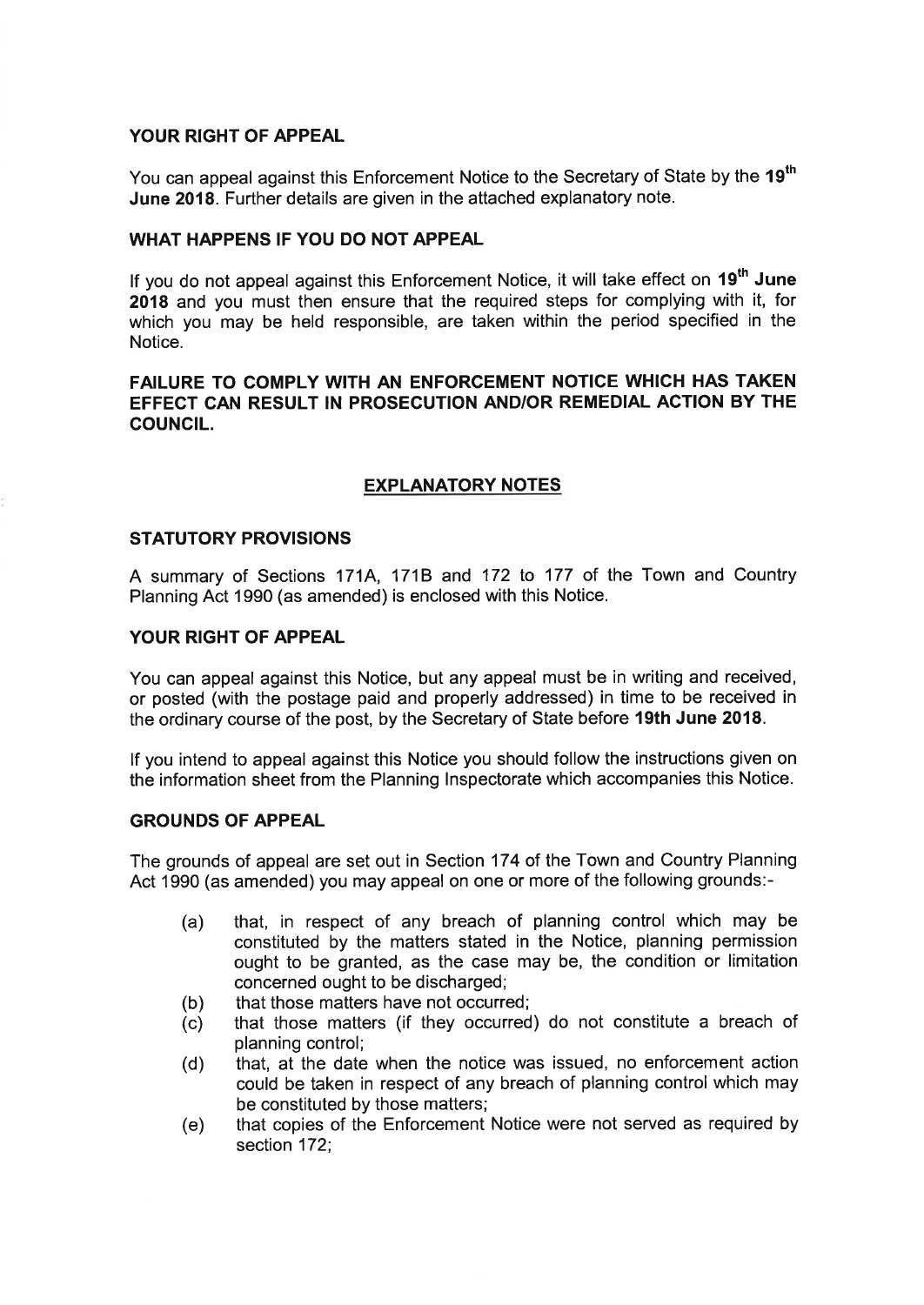- (f) that steps required by the notice to be taken, or the activities required by the notice to cease, exceed what is necessary to remedy any breach of planning control which may be constituted by those matters or, as the case may be, to remedy any injury to amenity which has been caused by any such breach;
- (g) that any period specified in the notice in accordance with section 173(9) falls short of what should reasonably be allowed.

Not all these grounds may be relevant to you.

# **PLANNING APPLICATION FEE**

Should wish to appeal on ground (a) - that planning permission should be granted for the unauthorised development - then a fee of **f206.00** is payable both to the Secretary of State and to the Council, making the total fees payable **f412.00** If the fees are not paid then that ground of appeal will not be valid.

## **STATEMENT ON GROUNDS OF APPEAL**

You must submit to the Secretary of State, either when giving notice of appeal or within 14 days from the date on which the Secretary of State sends you a notice so requiring, a statement in writing specifying the grounds on which you are appealing against the Enforcement Notice and stating briefly the facts on which you propose to rely in support of each of those grounds.

## **RECIPIENTS OF THE ENFORCEMENT NOTICE**

The names and addresses of all the persons on whom the Enforcement Notice has been served are:

- (1) The Owner / Occupier, 18 Sylvan Avenue, Hornchurch, RM11 2PN
- (2) Salman Mirza, 18 Sylvan Avenue, Hornchurch, RM11 2PN
- (3) Gordons Partnership LLP, Edgeborough House, Upper Edgeborough Road, Guildford, GU1 2BJ
- (4) Companies Secretary, HSBC Bank PLC (Co. Regn. No. 14259) 40-41 -42 of Mortgage Service Centre, P.O. Box 6308, Coventry, CV3 9LB